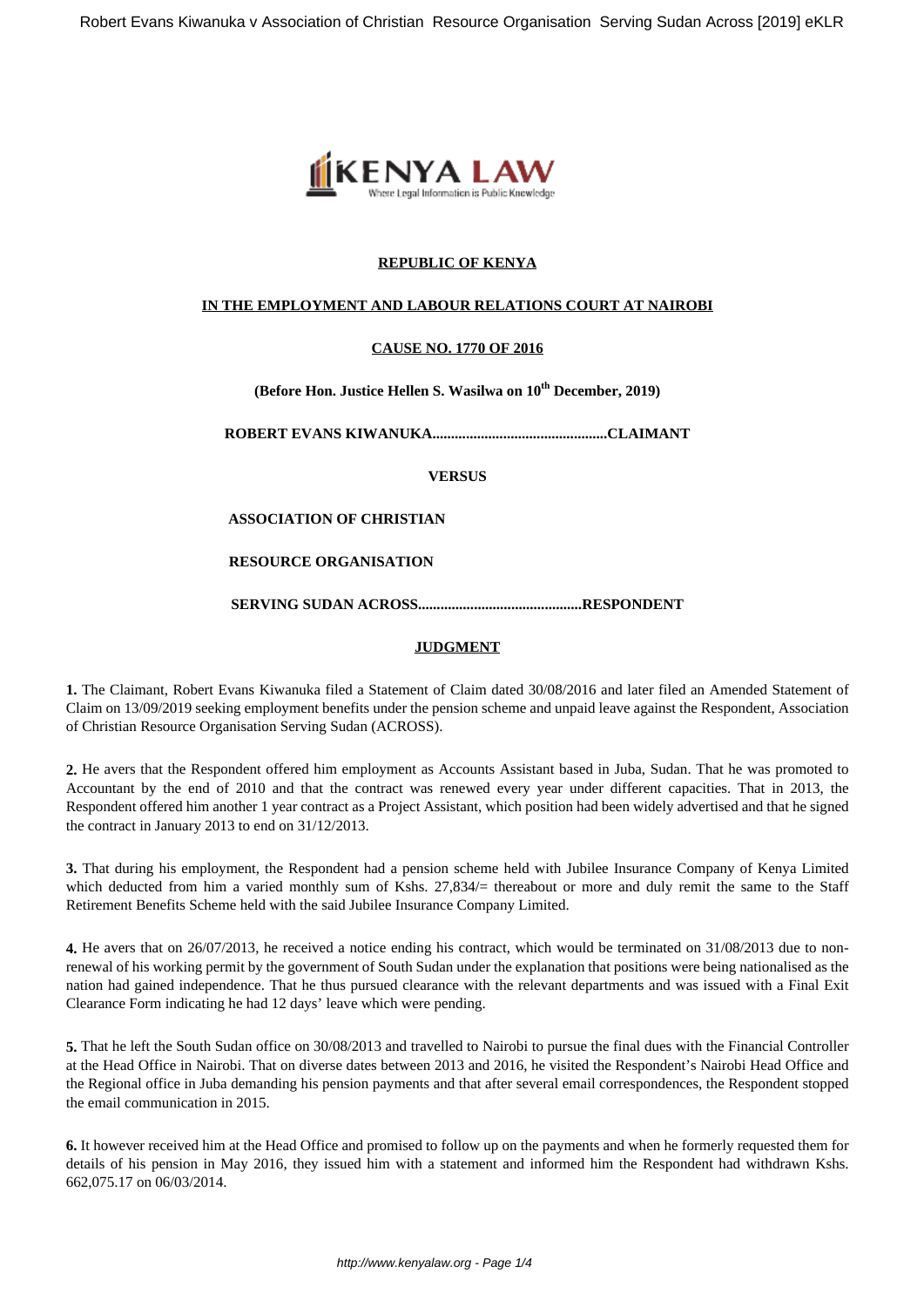**7.** That he sought a proper explanation from the Respondent as to when the payments would be made but none was given thus necessitating this suit. That from the statements, he realised his last contribution as per the Pension Fund was in January 2013 yet the Respondent duly deducted the contributions from February 2013 until August 2013 but never remitted the same to the fund. That this deprived him of earned interest at fund rates and that for 3 years, the Respondent never denied or informed him the reasons why they had withdrawn and withheld his pension.

**8.** That his advocates wrote a demand letter and notice of intention to sue to the Respondent but its advocates responded denying knowing him as an employee and he particularizes his pension and leave at *paragraph 16 of his Claim*. He prays for award/judgment against the Respondent for:-

*a) A declaration that the Claimant was an employee of the Respondent.*

*b) Leave days amounting to Kshs. 109,480.00*

*c) Kshs. 662,075.17 being pension withdrawn on 06/03/2014.*

*d) Interest from date of withdrawal of the payment till payment at fund rates.*

*e) Kshs. 191,688.00 being pension for the unremitted contributions for the period of seven months.*

*f) Interest on the unremitted deductions above at fund rates.*

*g) The interest to be calculated by the fund managers at Jubilee Insurance Company Ltd at the Respondent's cost.*

*h) The Honourable Court do issue orders and give such directions as it deems fit to meet the ends of justice.*

### *i) The Respondent to pay costs and interests.*

**9.** In his Witness Statement, the Claimant states he was employed by the Respondent from 01/08/2010 and that as an Accounts Assistant, he was under the Finance Manager who was based in Nairobi and was attached to the integrated Response program funded by UNHCR.

**10.** That all financial reports would be sent to Nairobi for approval and system uploading and that he also undertook finance system training for 8 weeks in October 2010 in Nairobi which got him promoted to the Accountant position.

**11.** He states that he was asked to serve at the Head Office for further inductions from January to March 2011 and that he held the accountant position until December 2012. That after receiving the termination notice, he requested to clear with the organization and got busy with the then strategy review process which delayed his departure.

**12.** CW1, the Claimant testified in court on 17/09/2019 and adopted his filed Statement, List of Documents and Further List of Documents as his evidence. He stated that he also visited Jubilee Insurance in 2017 who gave him a statement as to how much in terms of growth the fund would have grown and stated that the amount would have been Kshs. 778,000/=.

**13.** That the unremitted would have grown to Kshs. 283,848.60 but he did not know how much it would have grown in 2018 and 2019. He asked the court to grant him what the fund would have been today and further asked for leave days and cost of the suit.

### **Claimant's Submissions**

**14.** The Claimant submits that his payslips in *document number 4 in his filed bundle* shows that 8% pension fund was deducted but that *document number 8* indicates the last month of contribution as January 2013. That the pension fund savings were held in Kenya Shillings and that *document number 1 in his further list* shows that the withdrawn amount would have earned interest and that the total fund amount was Kshs. 778,335.42 by the end of 2017. He submits that the leave days he claims amount to Kshs.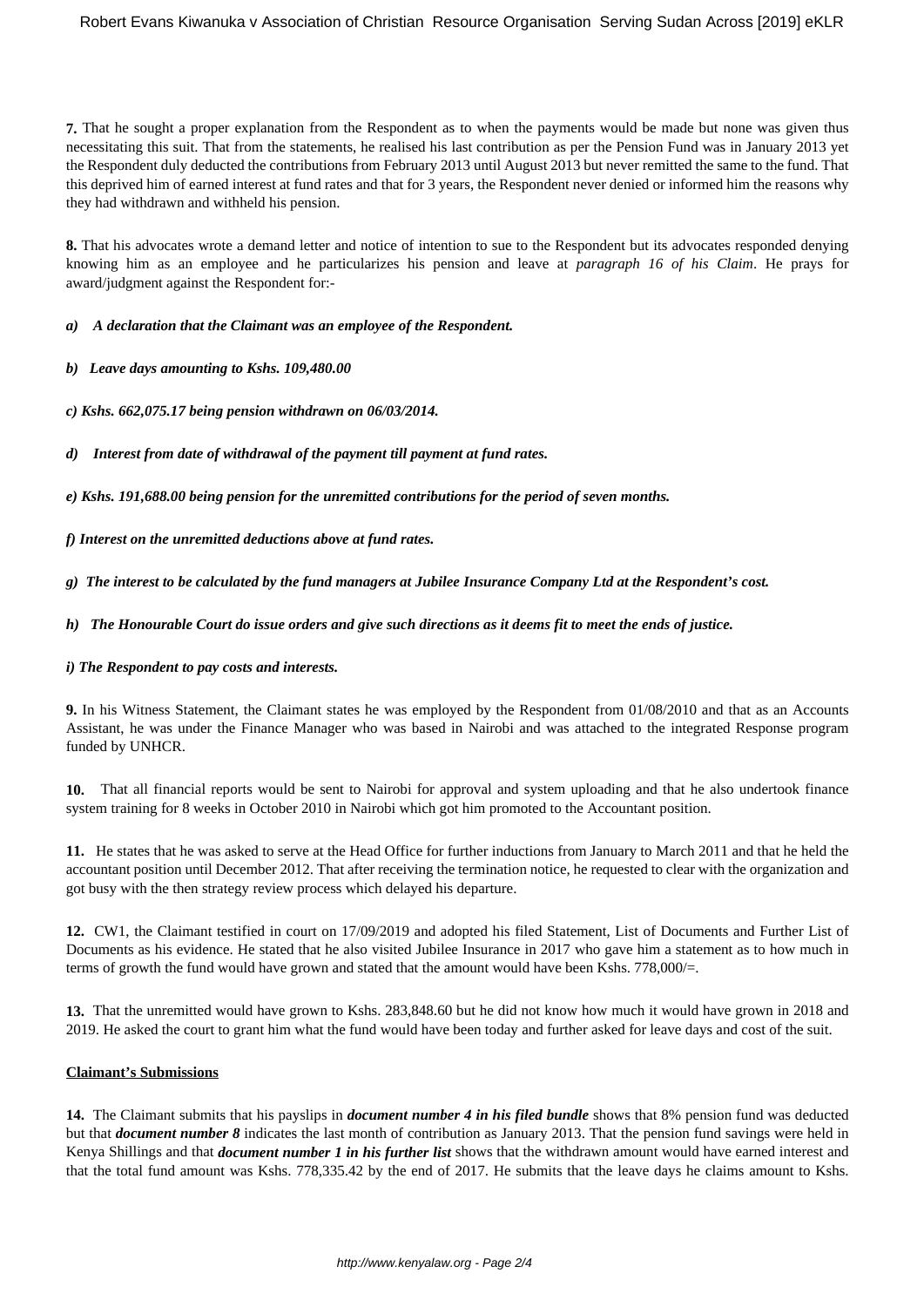218,961.60, which he erroneously calculated and pleaded as Kshs. 109,480.

**15.** He prays that the amount for leave days be paid in Kenya Shillings given the time that has passed since he left employment when he would still have held a bank account in South Sudan Pounds and calculates the prevailing exchange rate as Kshs. 88.00.

**16.** He urges this court to restore him to the same position he would have been if he was collecting his pension savings which he tabulates its estimated full value in the last paragraph of his submissions and together with the leave days, to a total of Kshs. 1,392,655.42.

**17.** I have considered the evidence and submissions of the Claimant. I note that the Respondent was served with the claim and summons to enter appearance in this case on 17.11.2016 at their offices in Karen Nairobi.

**18.** The Respondent never filed any defence nor entered appearance.

**19.** On 22/2/2017, the Hon. Court ordered that the matter proceeds undefended. The Claimant was able to establish that he was an employee of the Respondent who served on contract until the contract was terminated on 3/8/2013.

**20.** From the Claimant's payslip of February 2013, gross pay was 4,147 Sudanese pounds (exchange at 88 Kshs per dollar). 8% was deducted as pension = 329 dollars. At the exchange of 88 Kshs, this translates to about 28,776. The Claimant put it at Kshs.662,072.17. I will let it remain as pleaded.

**21.** The Claimant also exhibited his financial statement from Jubilee Insurance Company which show the amount contributed was Kshs.688,962/= as at 31/12/2013. The Claimant contends that a further 201,684 was also deducted from him and was never remitted to the fund.

**22.** The above evidence remains uncontroverted by the Respondent. This Court therefore finds that the Claimant has established his case as required by law. I find for Claimant and enter judgement for him as prayed as follows:-

*a)* "*A declaration that the Claimant was an employee of the Respondent.*

*b) Leave days amounting to Kshs. 218,961.60.*

*c) Kshs. 662,072.17 being pension withdrawn on 06/03/2014.*

*d) Kshs. 201,684 deducted and not remitted to pension.*

*e) Interest on the above payments till payment at fund rates.*

*f) The Respondent to pay costs and interests.*

Dated and delivered in open Court this **10th day of December, 2019.**

**HON. LADY JUSTICE HELLEN WASILWA**

### **JUDGE**

### **In the presence of:**

Mburu for Claimant – Present